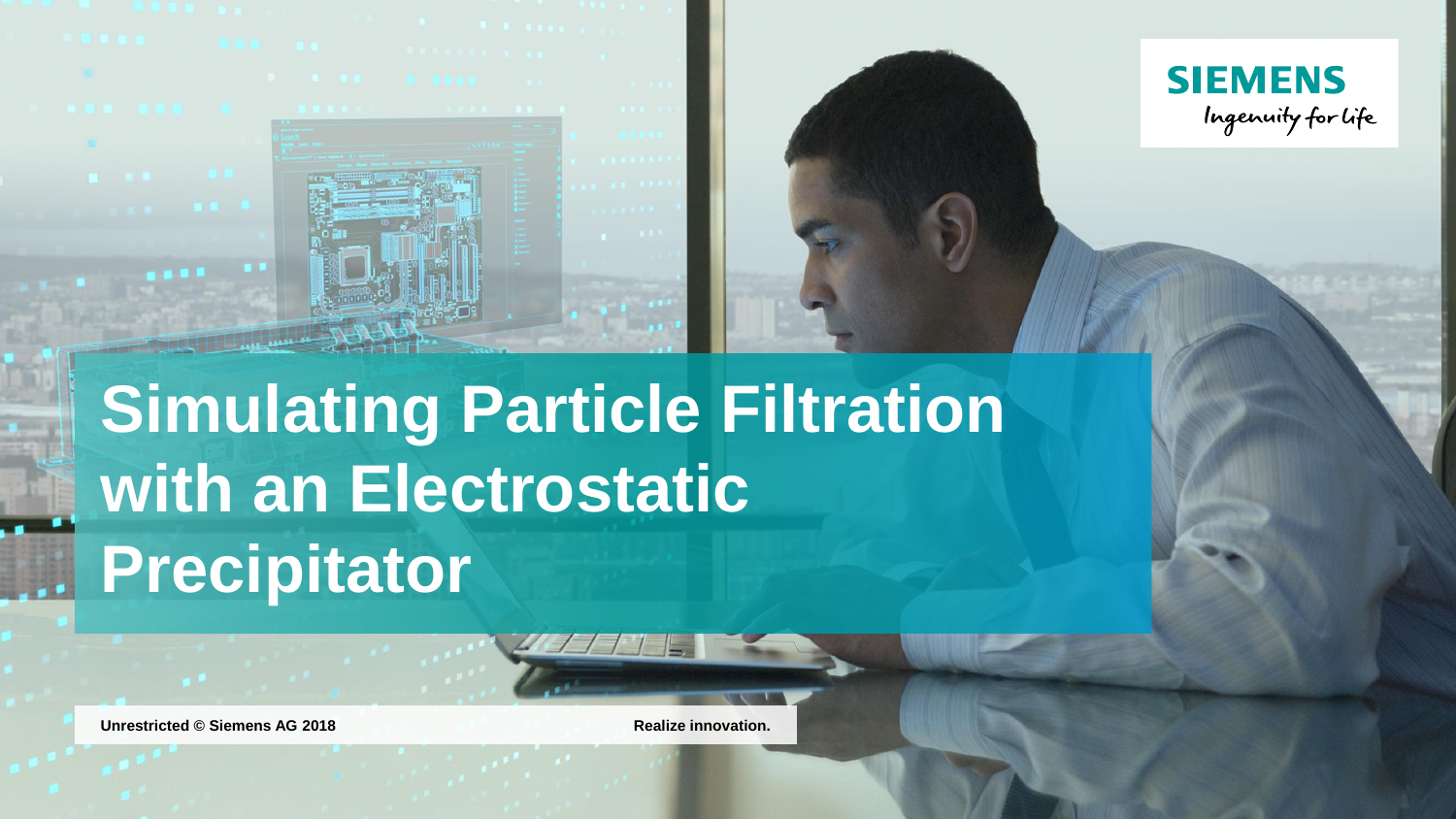# **Simulating Particle Filtration with an Electrostatic Precipitator**

Consider the architecture of this electrostatic precipitator (ESP) or electrostatic air cleaner: it consists of an inlet-outlet casing through which particulate laden gas (such as air) flows into an area where a series of particulate collection sheets are placed.

These sheets of metal are maintained at certain voltages, after passing through which completes the filtration process so that clean air is deposited at the other end of the casing.

Given a uniform, linear voltage distribution and separation of 1mm between the collection plates, a constant force is expected to be imparted on the charge.

The model has been solved using ElecNet's 3D electrostatic solvers and the Trajectory Evaluator add-on.



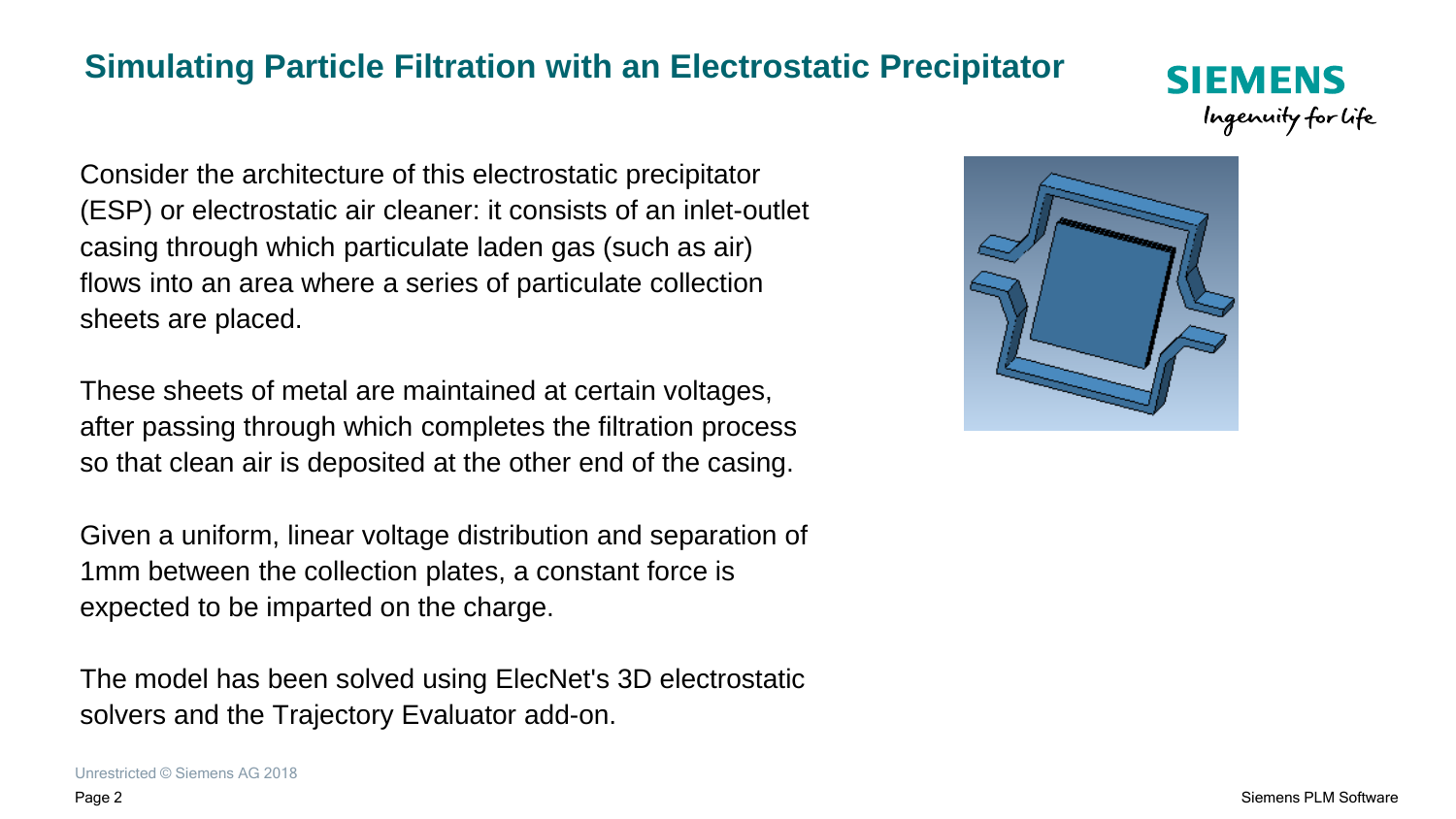# **The Collection Plates**



Voltage is applied to the collection plates in order to ionize the gaz around each electrode. ElecNet can simulate and then plot the electrode potentials and electric field between the two collection plates.

Using the Trajectory Evaluator tool, the path of charged particles are tracked starting from the entrance of the inlet in the model. Consider a particle with mass 5e8 amu with a net charge of -1.602e-19 C placed in the air gap between the metal sheets. The collection plates are set to be between  $-5$  and  $+5$  V.

The z coordinates of the position, velocity and acceleration of this particle, evaluated using the Trajectory evaluator are shown in the figures below.



Unrestricted © Siemens AG 2018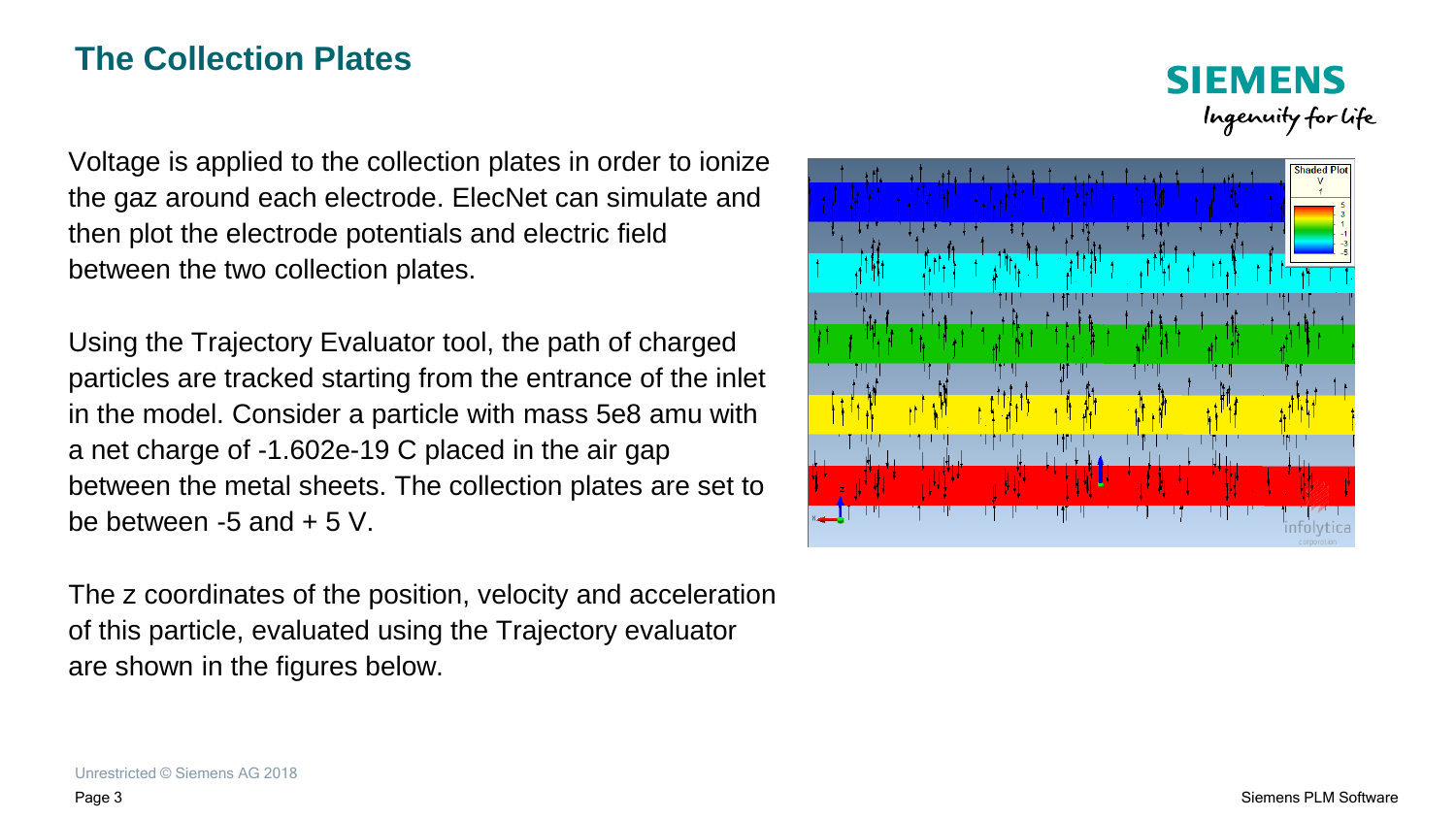#### **Position of the Charged Particle**



The Back-EMF waveform for this motor is very sinusoidal. BMW states that it was one of its primary specifications for this motor. The following Back-EMF waveform was created by Simcenter Motorsolve.

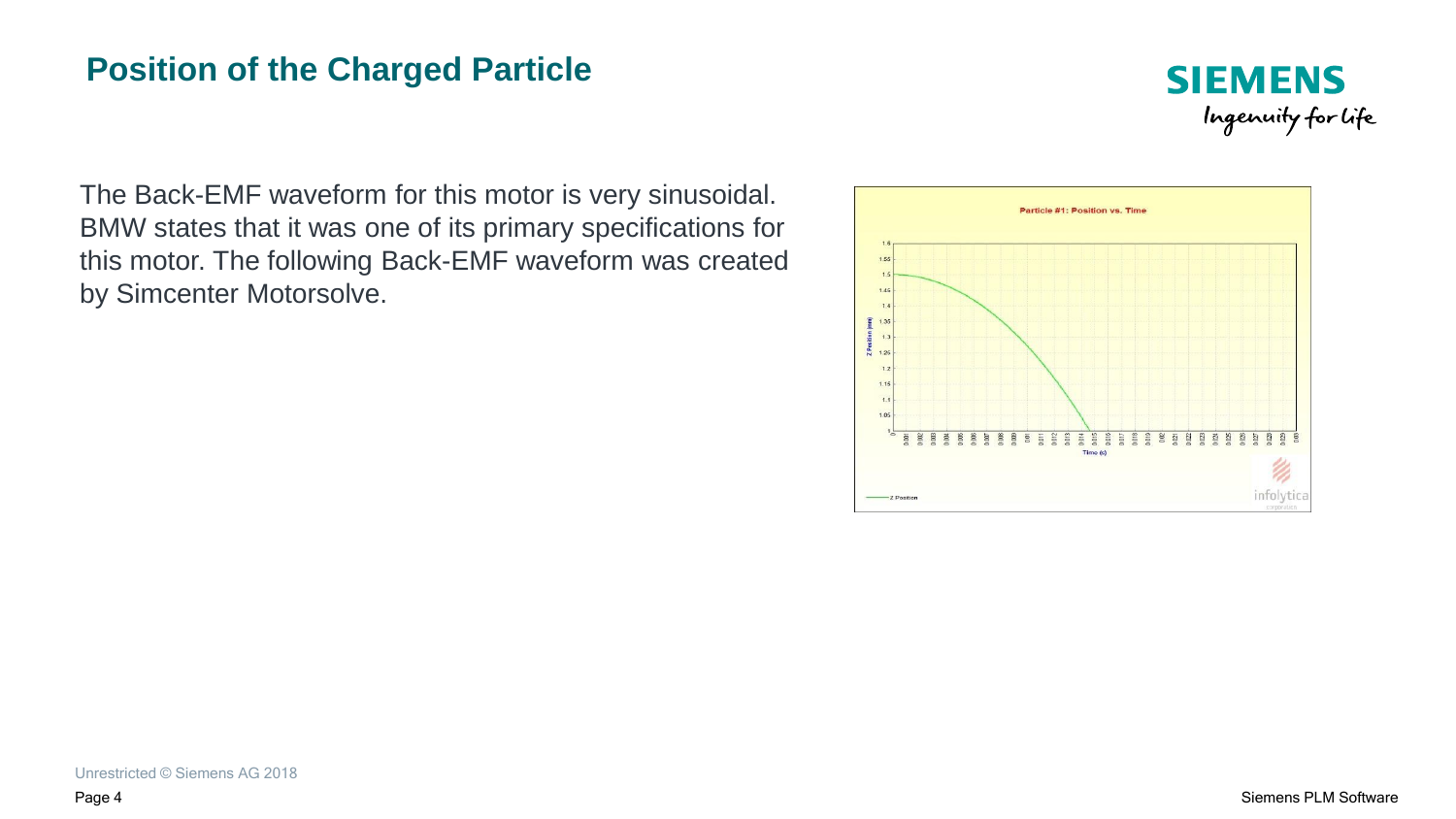# **Velocity of the Charged Particle**



The velocity of the charged particle along the z-axis inside the precipitator versus time.

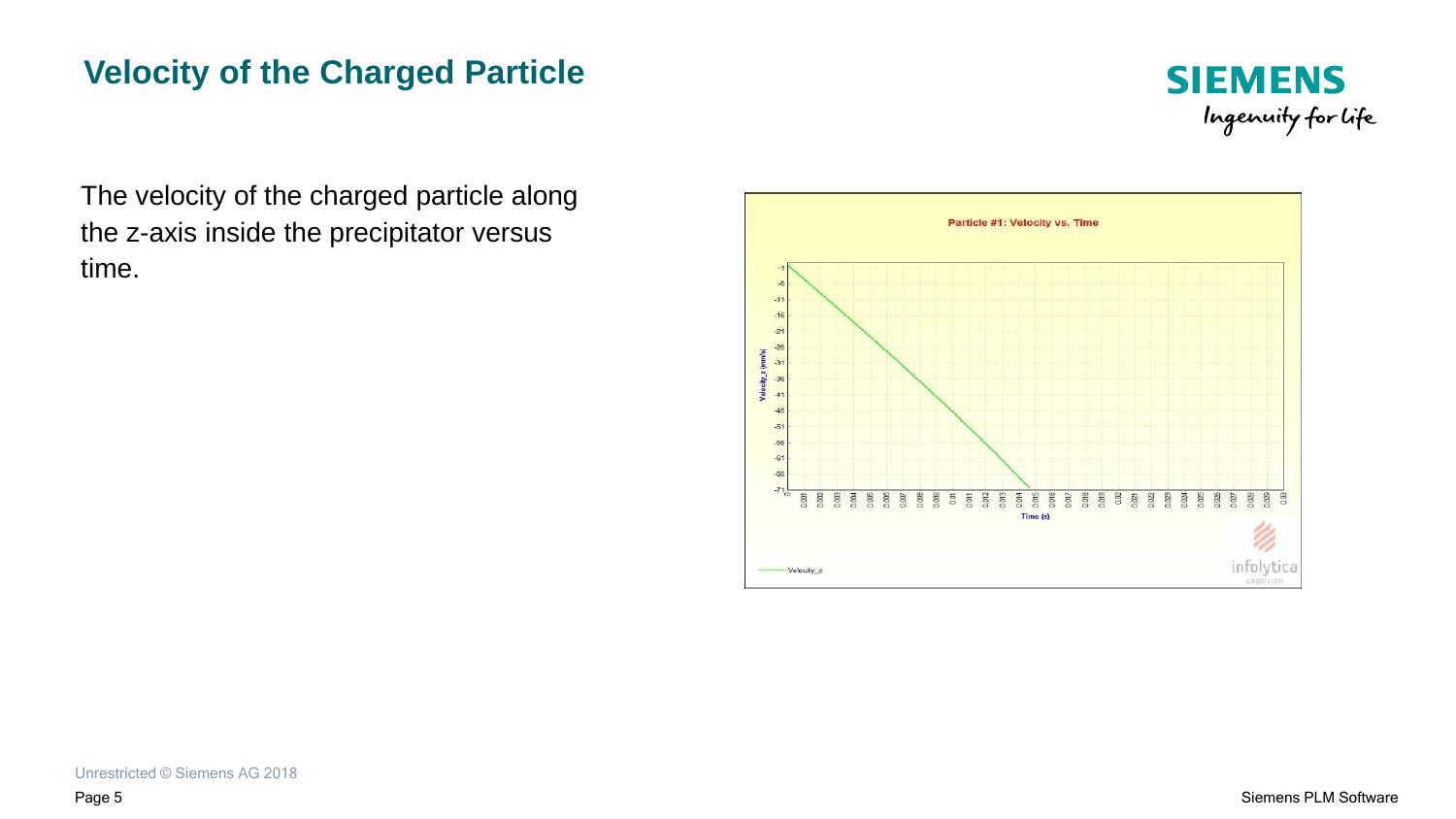#### **Acceleration of the Charged Particle**



The acceleration of the charged particle along the z-axis inside the precipitator versus time.